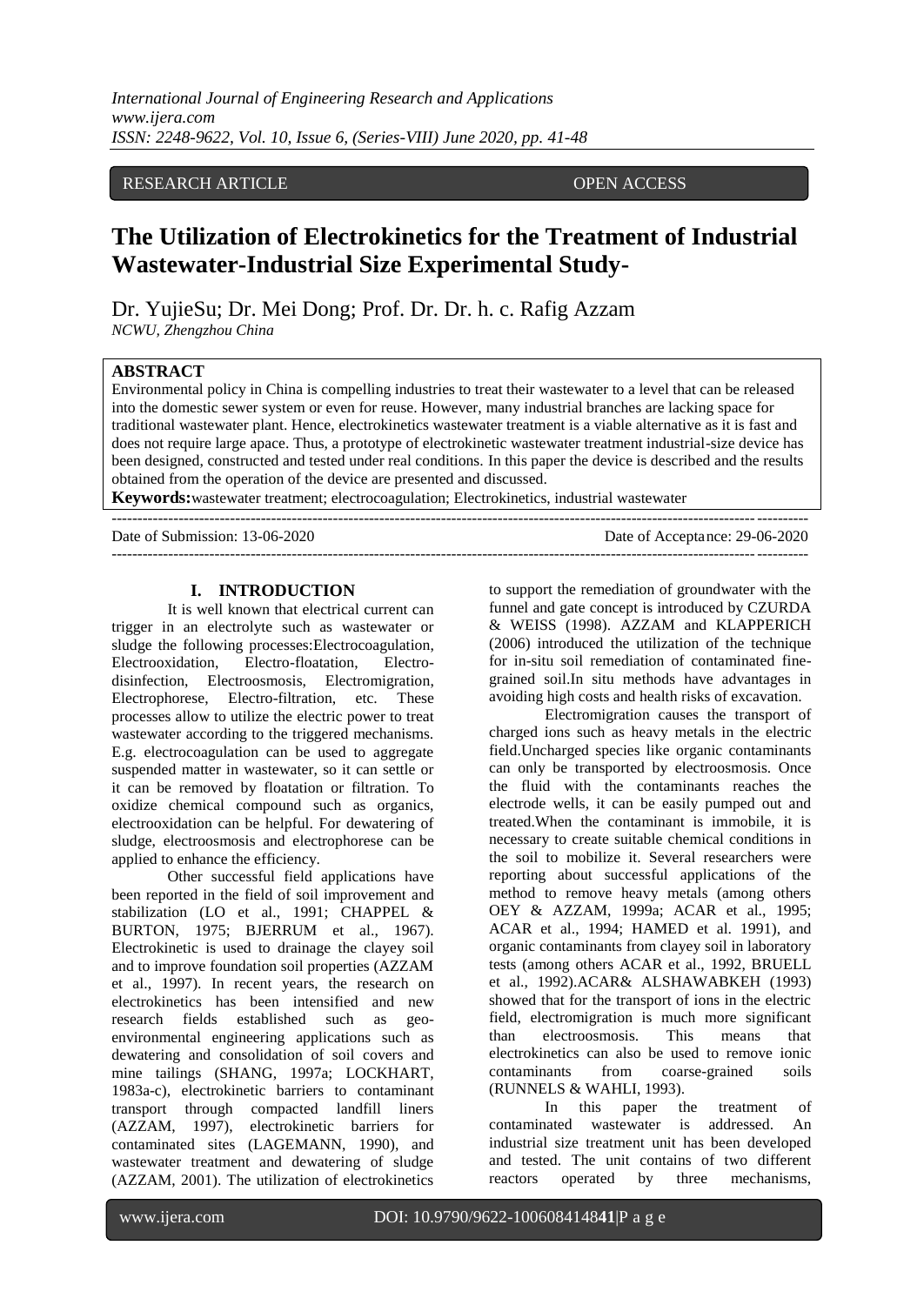*International Journal of Engineering Research and Applications www.ijera.com ISSN: 2248-9622, Vol. 10, Issue 6, (Series-VIII) June 2020, pp. 41-48*

 $(2)$ 

electrocoagulation, electrooxidation and electrofloatation.

In the electrocoagulation process metal ions are produced due to electrical current from the electrode material. In the case where the electrodes are made of iron, ferric ions are produced, in accordance with Faraday's Law, due todischarge of electrons:

$$
\text{Fe} - 2\text{e}^- \Rightarrow \text{Fe}^{2+} \tag{1}
$$

The iron ions react with the water and produce ferric-hydroxide and the hydrogen ion concentration increases:

Fe<sup>2+</sup> + 2H<sub>2</sub> O  $\rightarrow$  Fe(OH)<sub>2</sub> + 2H<sup>+</sup> (2)

Due to the presence of free oxygen, the ferrichydroxide is transformed to ferric-hydrate:

$$
\text{Fe(OH)}_2 + \text{O}_2 + 2\text{H}_2\text{O} \rightarrow 4\text{Fe(OH)}_3 \tag{3}
$$

The same reaction happens if the electrodes are made of aluminium (s. also Fig. 1).

Al 
$$
\longrightarrow
$$
 Al<sup>3+</sup> + 3e (anode) (4)

$$
3H_2O + 3e
$$
  $\longrightarrow 3/2H_2 + 3OH$  (cathode) (5)

The  $Al^{3+}$  and OH<sup>-</sup> ions generated at the electrodes react in the wastewater suspension and form aluminum hydroxide:

 $Al^{3+} + 3OH^-$  Al(OH)<sub>3</sub>(6)



Fig.1 Proposedmechanism of electrogoagulation

The metal ions tend to form metal hydroxides followed by a process of hydrolysis, condensation and complexation that electromechanically attract to the contaminants that have been destabilized. The mechanism of absorption of pollutants is shown in Fig. 2. The process results in forming colloidal particles that attract other particles in the suspension, which can be separated easily from the suspension. Fig. 3 shows the wastewater before and after treatment by electrokinetics.

Also, the treatment causes precipitation of all suspended particle in very short time. This process occurs even though the particles are so small that gravimetrical precipitation is not possible.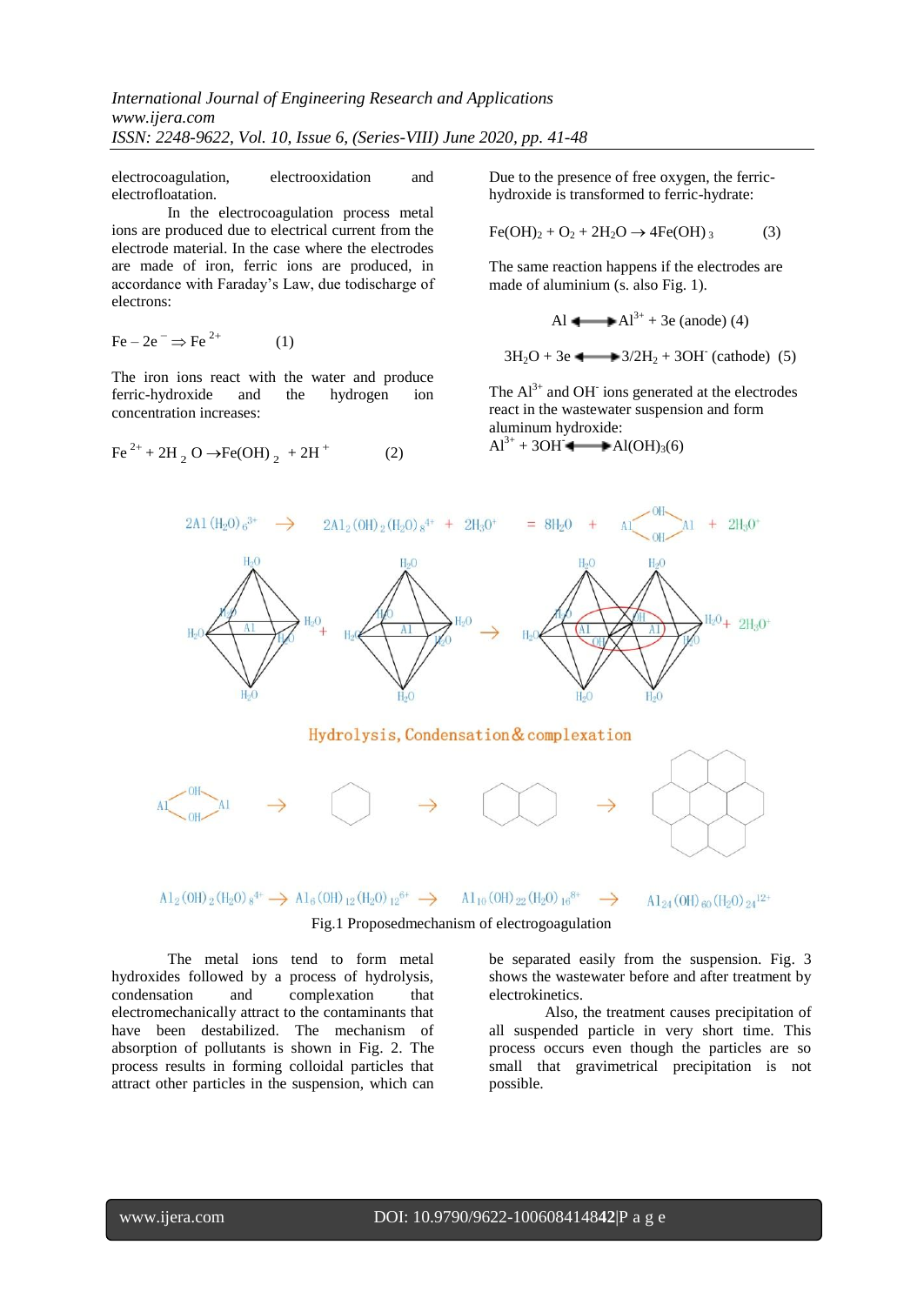

**Fig.2** Absorption principle of metal hydroxide



**Fig. 3** Wastewater before and after treatment with electrokinetics

Electrooxidation processcan destroy organic and toxic pollutants that are dissolved in wastewater by direct or indirect oxidation. The direct oxidation process occurs on the anode as it first absorbed the pollutants on the surface and then an anodic electron transfer reaction happens. Due to electrolysis strong oxidants such as hypochlorite/chlorine, ozone or hydrogen peroxide can be generated by the electrochemical reactions. The pollutants in wastewater are then destroyed by the strong oxidants by chemical reaction in the solution. Many scientists have reported about successful electrooxidation with regard to many specific pollutants, such as ammonia, hazardous dye, etc., but also the general reduction of COD. The electrooxidation process does not need a sacrificed anode, it is rather important to use a stable anode with catalyst material that favors the oxidation of the specific pollutant. Most applications utilize Titanium oxide with catalysts such as Ru/Ir/Sn among others as an anode.

The electrochemical oxygen transfer reactionat the anode surface causes discharge of the water molecules thus hydroxyl radicals are formed:

## $MO_{X} + H_2O \rightarrow MO_X$  ( $^{\bullet}OH$ )  $H^+ + e^-(7)$

In Equation (7)*MOx*represents the metal oxide anode.

The intensity of electrooxidation depends on the type of electrode material, which can be classified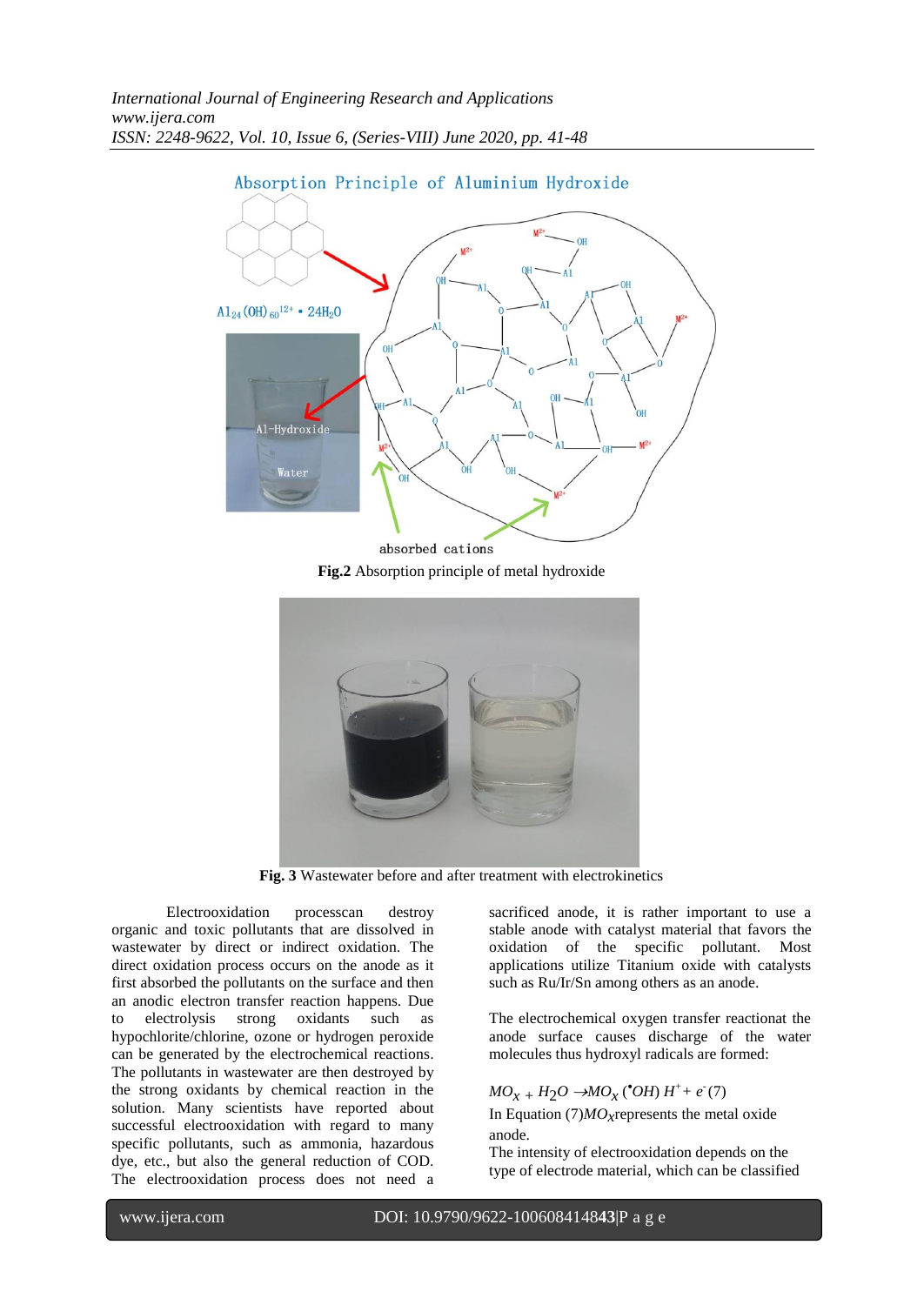into active and non-active anodes. The active anode can cause higher oxidation and may interact stronger with the hydroxyl radicals forming higher oxides:

 $MO_{X}(^{\bullet}OH) \rightarrow MO_{X+1} + H^{+} + e^{-}$  (8)

The surface redox couple  $MO_{X+1}/MO_X$  is often denoted chemisorbed active oxygen and can act as mediator in the conversion or partial oxidation of organics on active anodes (J. Muff, 2010):

 $MO_{x+1}$  + $R \rightarrow MO_x$  + $RO$  (9)

The non-active electrodes interact with hydroxyl radical weakly forming physically-sorbed active oxygen (hydroxy radicals) that can help in the mineralization process of the organics to carbon dioxide:

 $MO_{\chi}$  ( $^{\bullet}OH$ ) +*R* $\rightarrow MO_{\chi}$  +*CO*<sub>2</sub> +*H*<sub>2</sub>*O* +*H*<sup>+</sup>+e<sup></sup>(10) Electrofloatationoccurs as a result of the oxygen formation due to the dissociation of water during the dialysis. It can be considered as a byproduct of the electrocoagulation or electrooxidation. It helps however to carry the suspended matter to the surface of the water, where it can be skimmed off and separated.

The system has been used for the treatment of wastewater in a half-industrial scale.

### **II. DEVICES AND RESULTS**

To be able to optimize the processes of wastewater treatment in an industrial scale, a laboratory test set up has been installed and tested. The testing device (cell) was constructed in a modular way, so that different metals for the electrodes can be tested. The electrical device has been designed flexible so that various types of halfwaves at different frequencies can be adjusted. Also, the current or the voltage are adjustable. In this case the optimum treatment conditions for certain chemical compounds can be established. During the testing process important parameters such as pH, temperature, treatment period, power consumption, etc. were registered and, if necessary, controlled. The effect of the treatment is then controlled by chemical analyses with regard to

coagulation and precipitation of the colloidal particles and with regard to extraction of the targeted chemical compounds.

The laboratory testing cell was operated in batch system, so that the treatment time is established. The industrial size wastewater treatment system is designed to operate in modus of continuous flow, the dwell time in the cell can be calculated. Depending on the type of wastewater, the amount to be treated in a time unit, and the characteristics of the chemical compounds to be extracted, the cell and the electrical device was then designed according to the results obtained from the laboratory tests.

In the separation process of the pollutants from the wastewater the interaction between the electrical field and the electrolyte plays an eminent roll with regard to the speed of the colloid coagulation in the system. Also, the deposition behavior of the colloids in the suspension is influenced. The process can be accelerated due to high current density. However, the energy consumption rises disproportionately high, generating heat in the suspension. Therefore, the selected treatment time and the current density are important parameters of the optimum design.

All results from the laboratory tests have been used to design the industrial size device. As many parameters are influencing the process of wastewater treatment, the design was kept flexible, so controlling and adjusting the treatment conditions was possible. The first device was developed for domestic wastewater treatment that contains some ammonia. Hence, the device with two treatment reactors were designed, build and installed at the wastewater treatment site in Dongyang, China (Fig. 4). The two reactors operated in two different modes, as electrocoagulation and electrooxidation. The design of both reactors is presented in Fig. 5. For the electrodes of the electrocoagulation reactor aluminum plates were used. For the electrooxidation electrodes titanium oxide/Rutinium, Iridium plates have been used.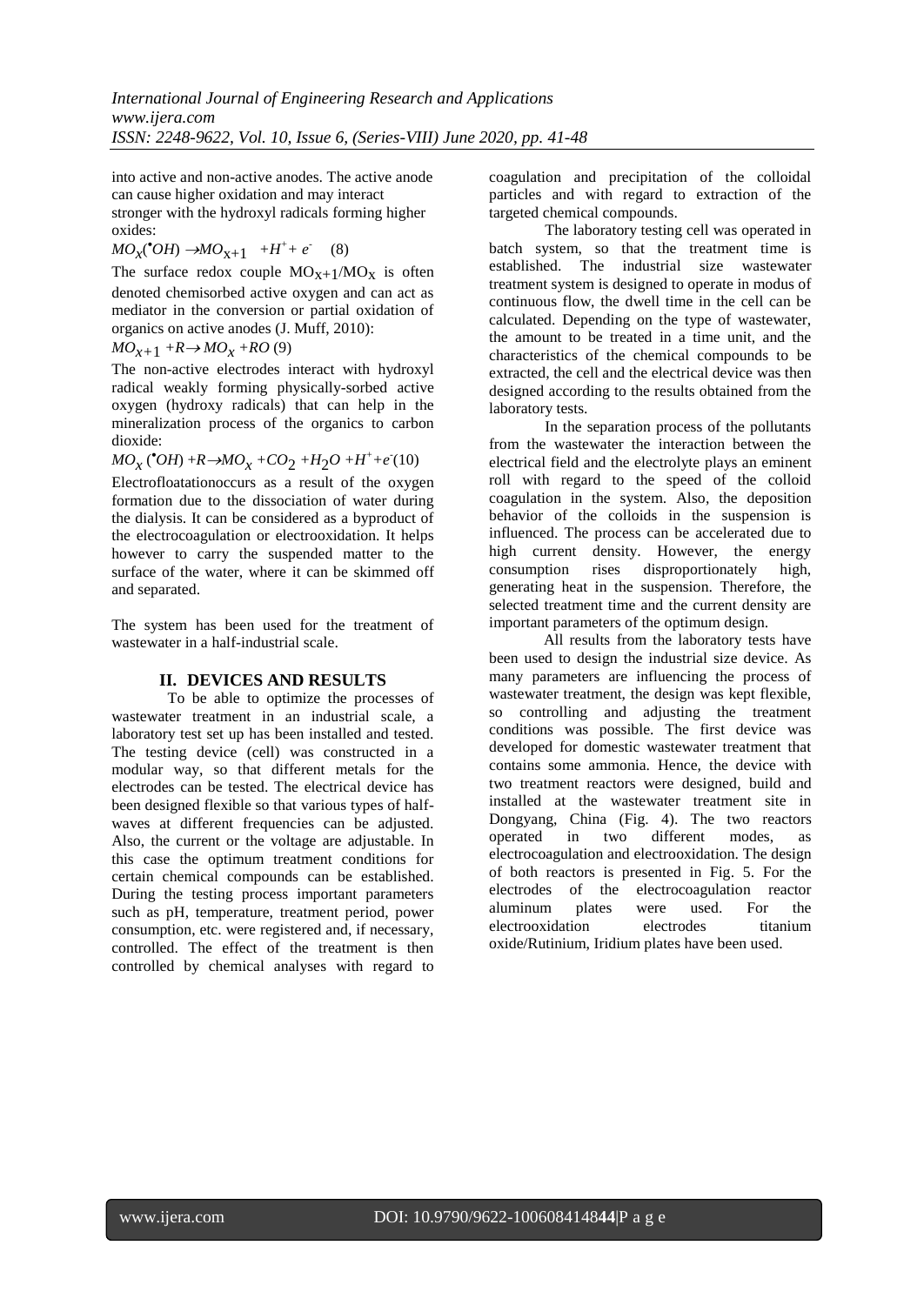*International Journal of Engineering Research and Applications www.ijera.com ISSN: 2248-9622, Vol. 10, Issue 6, (Series-VIII) June 2020, pp. 41-48*



Fig. 4 Wastewater treatment unit by electrocoagulation and electrooxidation



**Fig. 5** Design of the reactors (electrocoagulation, left and electrooxidation right)

The results of the chemical analysis of the wastewater before and after treatment are presented in Table 1.

|                           | <b>COD</b>    | Ammonia/     | <b>SS</b>     | pH    | Chroma              |  |  |
|---------------------------|---------------|--------------|---------------|-------|---------------------|--|--|
|                           |               | Nitrogen     |               |       |                     |  |  |
| Unit                      | mg/1          | mg/1         | mg/l          |       | multiple            |  |  |
| before treatment          | $\approx 500$ | $\approx$ 70 | $\approx 300$ | $6-9$ | $\approx 30$        |  |  |
| after first treatment by  | $\approx 100$ | $\approx 20$ | $\approx$ 50  | $7-9$ | $\approx 10$        |  |  |
| electrocoagulation        |               |              |               |       |                     |  |  |
| after second treatment by | $\approx 10$  | $\approx$ 5  | $\approx$ 2.  | $7-9$ | $\approx$ $\degree$ |  |  |
| electrooxidation          |               |              |               |       |                     |  |  |

Table 1: Wastewater quality before and after treatment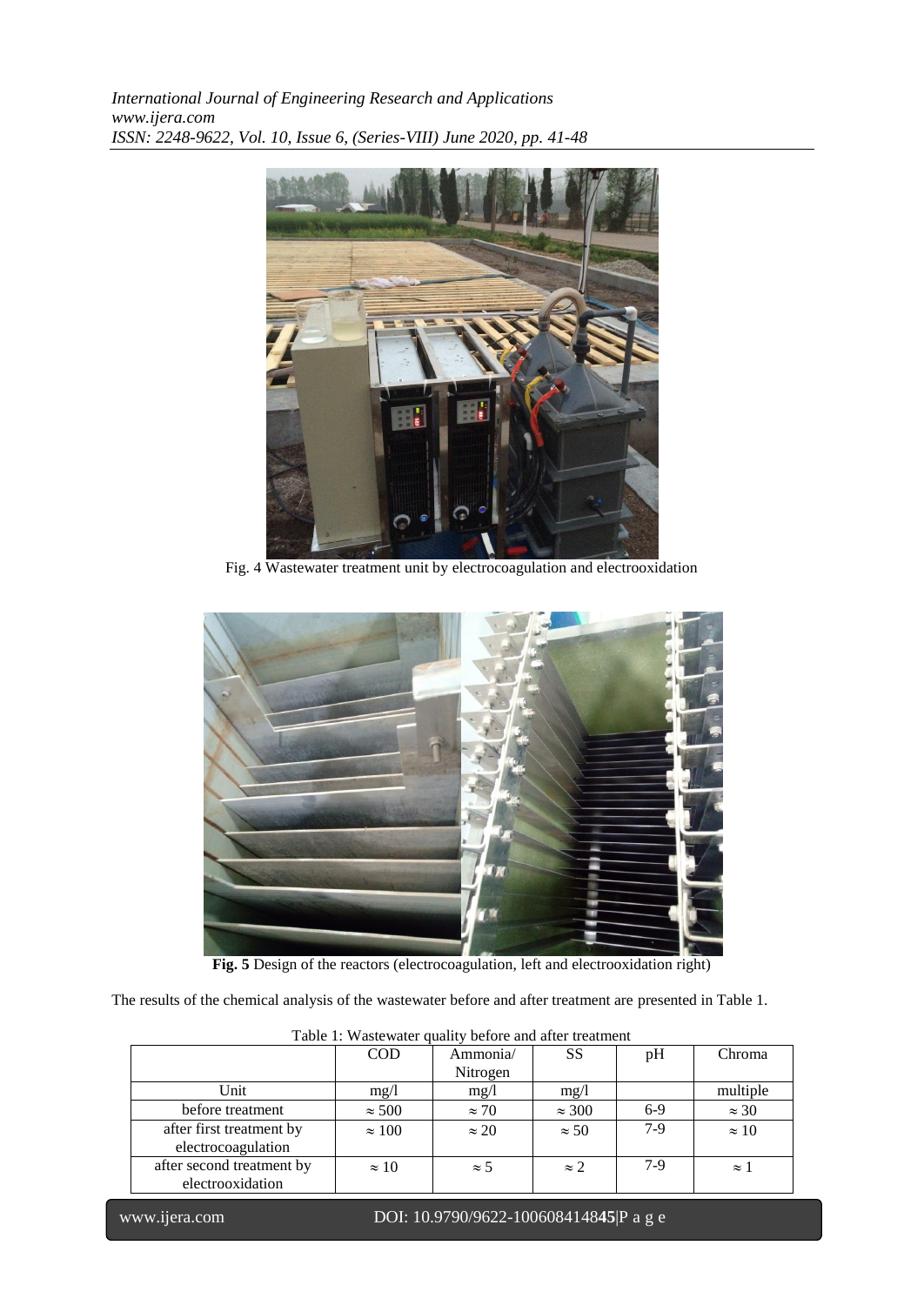The second device was designed for the treatment of wastewater originated from a vegetable market on a river side. This device operated in electrocoagulation mode only (Fig. 6).



Fig.6Wastewater treatment device in Hangzhou City for a food market

The device in Fig. 6 was installed in Xihu district, Hangzhou City. The device has been working for 4 years for treating the wastewater from a big food

market, where they sell vegetable, fruit, fishes, and meat. The treated wastewater flows directly to the Shuanglonggang River in the city.

The results of the water quality are shown in the Table 2.

|                    | Color                     | <b>PH</b> | Ammonia  | Total      | Suspend | Permanganate |
|--------------------|---------------------------|-----------|----------|------------|---------|--------------|
|                    |                           | value     | nitrogen | phosphorus | solids  | index        |
| Untreated<br>water | Yellow and stinky         | 7.28      | 16.3     | 0.902      | 90      | 12           |
| Treated<br>water   | Transparent and tasteless | 6.58      | 0.018    | 0.113      | $\circ$ | 4.6          |

Table 2 wastewater results (unit: mg/L)

Both devices were operating on the intended site delivering many results from treated wastewater visually and with regard to chemical analysis.

#### **III. DISCUSSION**

Many laboratory-size electrocoagulation experiments are presented and described in the literature, but very little industrial-size devices. In this presentation an industrial prototype electrocoagulation and electrooxidation device is described and the results presented. Industrial wastewater is often partly treated on site with chemicals and transported to wastewater treatment plant for further treatment. In many cases industrial plants do not have the space for full wastewater

treatment plant as traditional wastewater treatment needs a large area due to time-consuming biological treatment. The presented device can be accommodated in a very small area accomplishing the treatment in less than 20 minutes. Hence, the size can be made small to accommodate the daily amount of wastewater for a certain industry and can be adjusted to its specific wastewater type.

To summarize, the capabilities of the system are:

- Removal of heavy metals as oxides
- Removal of suspended and colloidal solids
- Breaks oil emulsions in water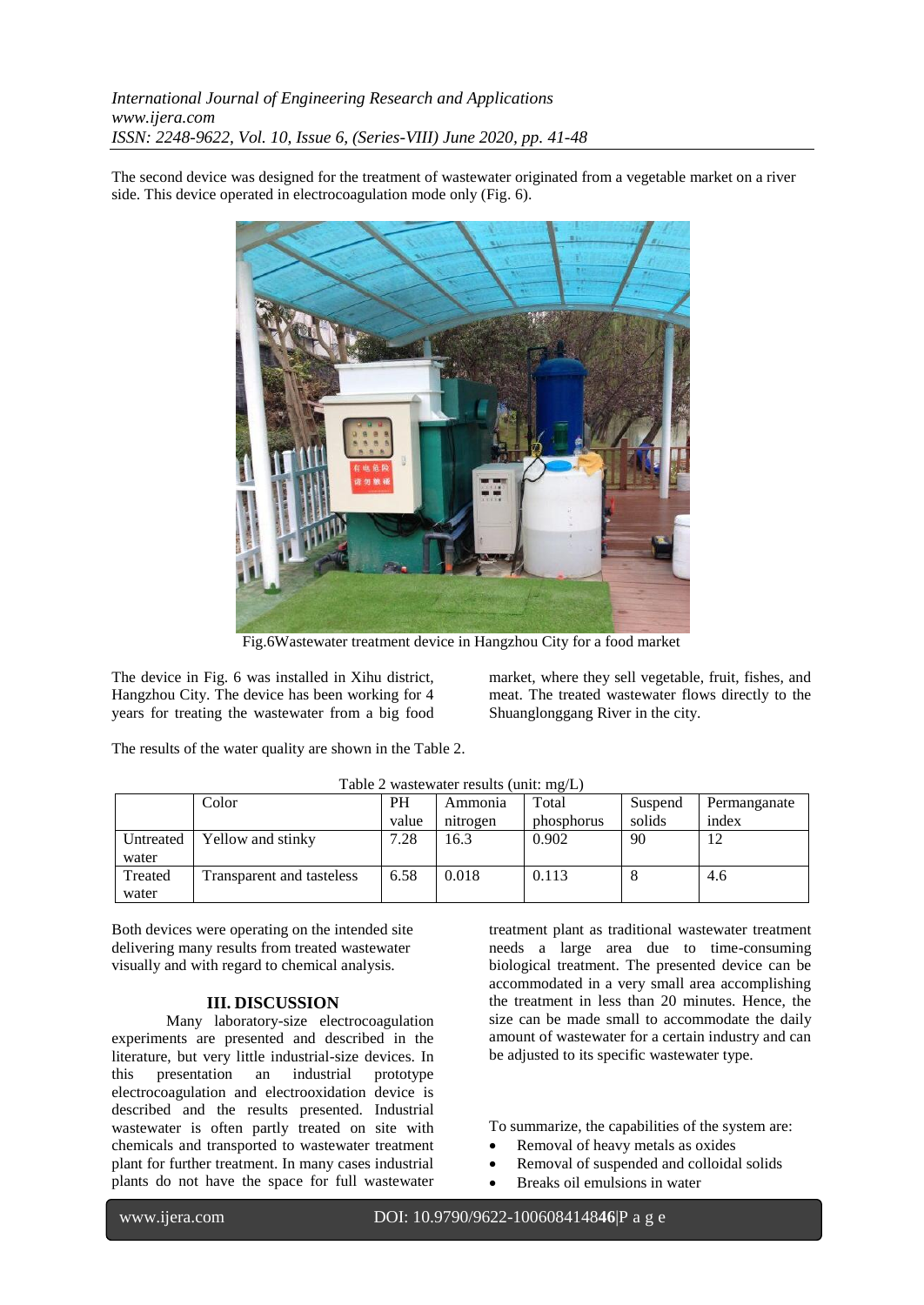- Removal of fats, oils, and grease
- Removals of complex organics
- Disinfection from bacteria, viruses, and cyst

The benefits of the system are:

- Low cost wastewater treatment
- Decentralized system
- Low power consumption and small size
- No chemical additions
- Easy to build and low maintenance
- Treatment of multiple pollutants
- Appropriate for industrial wastewater
- Sludge minimization

 Treated water appropriate for agricultural use In general, the major outcomes of the experimental tests with the two industrial size wastewater treatment devices by electrokinetics are summarized and explained:

- Decentralized and modular wastewater treatment system based on the effects of electrokinetics that is effective and fast in extracting suspended matter as well as many chemical compounds from many kinds of wastewater.

- Better understanding of the interaction processes between various types of electrical fields and electrolyte systems including suspended colloids and chemical compounds.

- Classification of different types of wastewater with regard to optimum treatment conditions.

- Indicators quantifying the success of the treatment and define the optimum conditions.

- Providing the small rural communities with decentralized wastewater treatment system, that is easy to operate and economically viable.

- Providing the industrial sites with adequate wastewater treatment system that is fitted to the specific contamination type and that allows the use of water in a cycle.

- Facilitate a steering mechanism for the integrated wastewater management also for small amounts of wastewater, for which the construction of wastewater treatment plant does not pay off.

#### **REFERENCES**

- [1]. LO, K. Y., HO, K. S. & I. I. INCULET (1991): Field test of electroosmotic strengthening of soft sensitive clay. - Canadian Geotechnical Journal, 28, p. 74-83, Toronto
- [2]. CHAPPEL & BURTON, 1975;CHAPPELL, B. A. & P. L. BURTON (1975): Electro-Osmosis applied to unstable embankment. - Journal of the Geotechnical Engineering Division, 101 (8), p. 733-740, New York
- [3]. BJERRUM et al., 1967:BJERRUM, L., MOUM, J. & O. EIDE (1967): Application

of electroosmosis to a foundation problem in a norwegian quick clay. - Geotechnique, 17, p. 214-235, New York

- [4]. Azzam, R. (1997) An innovative electrochemical-activated mineral sealing system for reducing the diffusion permeability and improving the long-term behavior of disposal site sealing. Proceeding international symposium on engineering geology and the environment, 23.-27. June 1997, Athens, 1575-1579, Rotterdam
- [5]. SHANG, J. (1997a): Electrokinetic dewatering of clay slurries as engineered soil covers. - Canadian Geotechnical Journal, 34, p. 78-86, Toronto
- [6]. LOCKHART, N. C. (1983a): Electroosmotic dewatering of Clays. I. Influence of voltage.- Colloids and Surfaces, 6, p. 229-238, Amsterdam
- [7]. LOCKHART, N. C. (1983b): Electroosmotic dewatering of clays. II. Influence of salt, acid and Flocutants. - Colloids and Surfaces, 6, p. 239-251, Amsterdam
- [8]. LOCKHARDT. N. C. (1983c): Electroosmotic dewatering of clays. III. Influence of clay type, exchangeable cations, and electrode materials. - Colloids and Surfaces, 6, p. 253-269, Amsterdam
- [9]. LAGEMANN, 1990, LAGEMAN, R. (1990): In situ Bodensanierung durch elektrokinetischen Schadstofftransport.- In: FRANZIUS, V. (Ed..): Sanierung kontaminierter Standorte. Abfallwirtschaft in Forschung und Praxis, 33, p. 255-282, Berlin (Erich Schmidt)
- [10]. Azzam, R.; Oey, W. (2001) The Utilization of Electrokinetics in Geotechnical and Environmental Engineering, *Transport in Porous Media* 42, 293-314,
- [11]. CZURDA & WEISS (1998). CZURDA, K. & T. WEISS (1998): Flugasche-Zeolithe als Sorptionsmedium in reaktiven Ton Barieren. -In: HENNING, K.-H- & J. KASBOHM (Eds.): Tone in der Geotechnik und Baupraxis. - Beitrag zur Jahrestagung, Deutsche Ton- und Tonmineralguppee.v., Greifswald, 3. - 5. Sept. 1998, p. 74-87, Greifswald
- [12]. Oey, W. & R. Azzam (1999): Elektrokinetische Entfernung von Schwermetallen aus feinkörnigen kontaminierten Böden. Müll und Abfall, 6, S. 373-384, Berlin
- [13]. Acar, Y. B. & A. N. Alshawabkeh (1993): Principles of electrokinetic remediation. Environmental Science and Technology, 27 (13), 2638-2647, Washington, D.C.